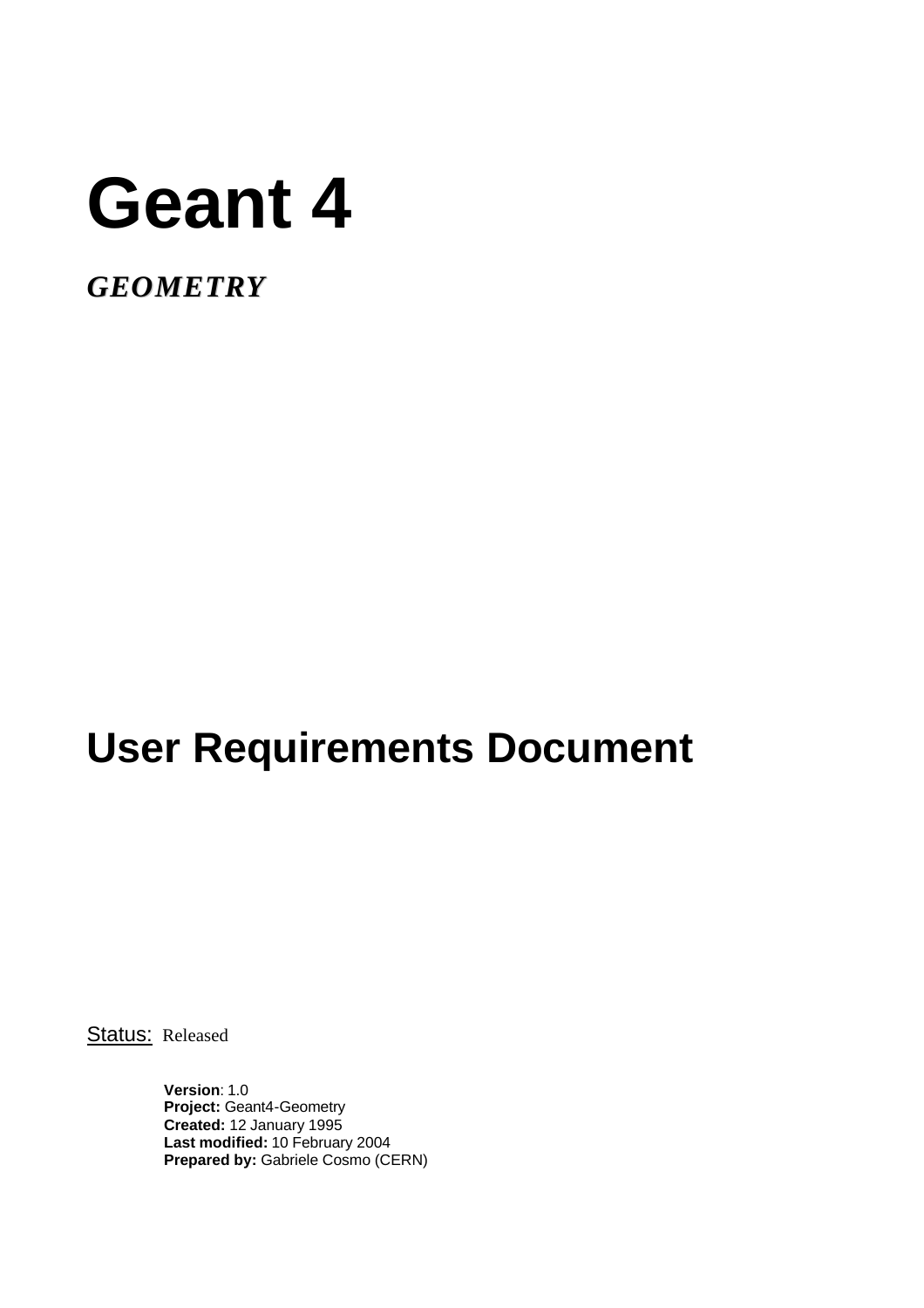# INTRODUCTION

#### **Purpose of the document**

This document collects the specific requirements concerning the Geant4 Geometry modeler expressed by users. Generic requirements are collected in the Geant4 User Requirement Document.

#### **Scope of the software**

The geometry module in Geant4 provides software for modeling geometrical structures representing detector apparatus where to perform physics simulation. It also provides instruments for generically handling navigation and positioning of particles in the geometry model utilizing efficient and high precision algorithms, in presence or not of electromagnetic fields.

#### **Product perspective**

The geometry modeler is one of the Geant4 Toolkit kernel modules.

#### **General capabilities**

The user shall be able to define the geometry of a detector. The user shall be able to define an electromagnetic field map. The user shall be able to apply geometrical biasing.

#### **General constraints**

Geant4 Geometry modeler must be compatible for usage with the Geant4 Toolkit.

The user will be able to customize services in a suitable way for his/her specific applications.

#### **User characteristics**

User communities interested in the Geant4 geometry modeler are physicists and simulation experts in different domains: high-energy and nuclear physics experiments, astrophysics and astroparticle experiments, and medical physics groups.

#### **Operational environment**

The software will be for use in a Unix and Windows environments with an ISO compliant C++ compiler, according to the software specifications included in the main User Requirements Documents of Geant4.

#### **Assumptions and dependencies**

This document relies on the assumption that Geant4 modeler software will be supported and the project adequately funded.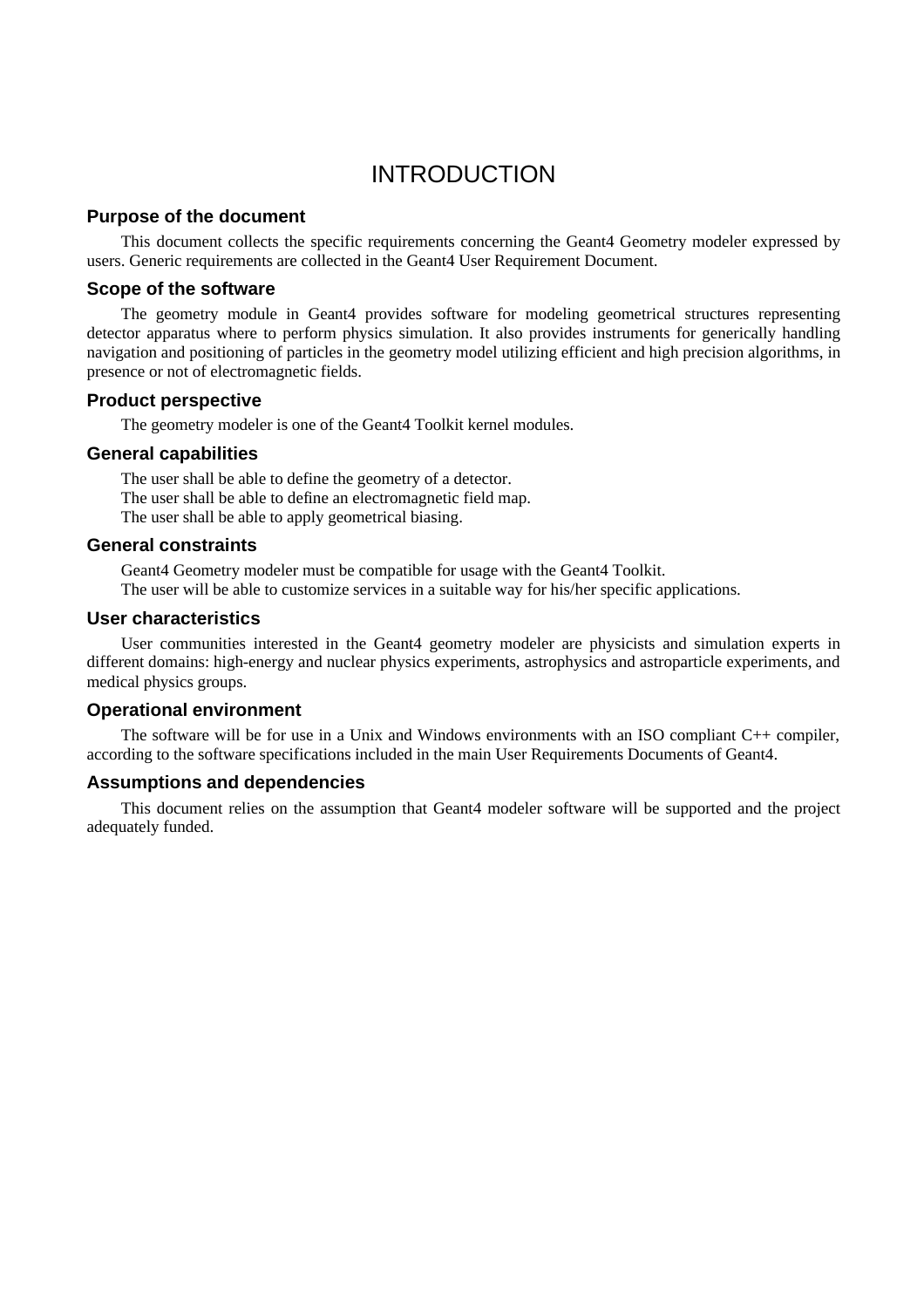# SPECIFIC REQUIREMENTS

### **Capability requirements**

#### **Detector construction**

**UR 1.1** The user shall be able to define the geometrical volumes by assigning the parameters of geometrical entities (*Ref. UR 4-1, and #6*).

**Need**: Essential. **Priority**: Completed. **Stability**: Stable. **Source**: RD44. **Clarity**: Clear. **Verifiability**: Verified.

**UR 1.2** The user shall be able to define physical detector elements by specifying their geometrical representation and also their chemical, tracking and hit related information (*Ref. UR 4-2, and #7*).

> **Need**: Essential. **Priority**: Completed. **Stability**: Stable. **Source**: RD44 **Clarity**: Clear. **Verifiability**: Verified.

**UR 1.3** The user shall be able to detect clashing / physically overlapping volumes (*Ref. UR 4-3, and #8*).

**Need**: Useful. **Priority**: Completed. **Stability**: Stable. **Source**: RD44. **Clarity**: Clear. **Verifiability**: Verified.

**UR 1.4** The user shall be able to define sub-detector regions where to apply specific production cuts (*Ref. UR 19-16, and #62*).

**Need**: Essential. **Priority**: Completed. **Stability**: Stable. **Source**: CMS, BaBar experiments. **Clarity**: Clear. **Verifiability**: Verified.

**UR 1.5** The user shall be able to retrieve all relevant attributes associated to a geometrical entity (material, sensitivity, visualization attributes, transformations, etc.) and eventually modify them.

**Need**: Essential. **Priority**: Completed. **Stability**: Stable. **Source**: RD44. **Clarity**: Clear. **Verifiability**: Verified.

**UR 1.6** The user shall be able to import and export geometry descriptions from/to a persistent format. The persistent data model must cope with the transient representation of the geometrical entities.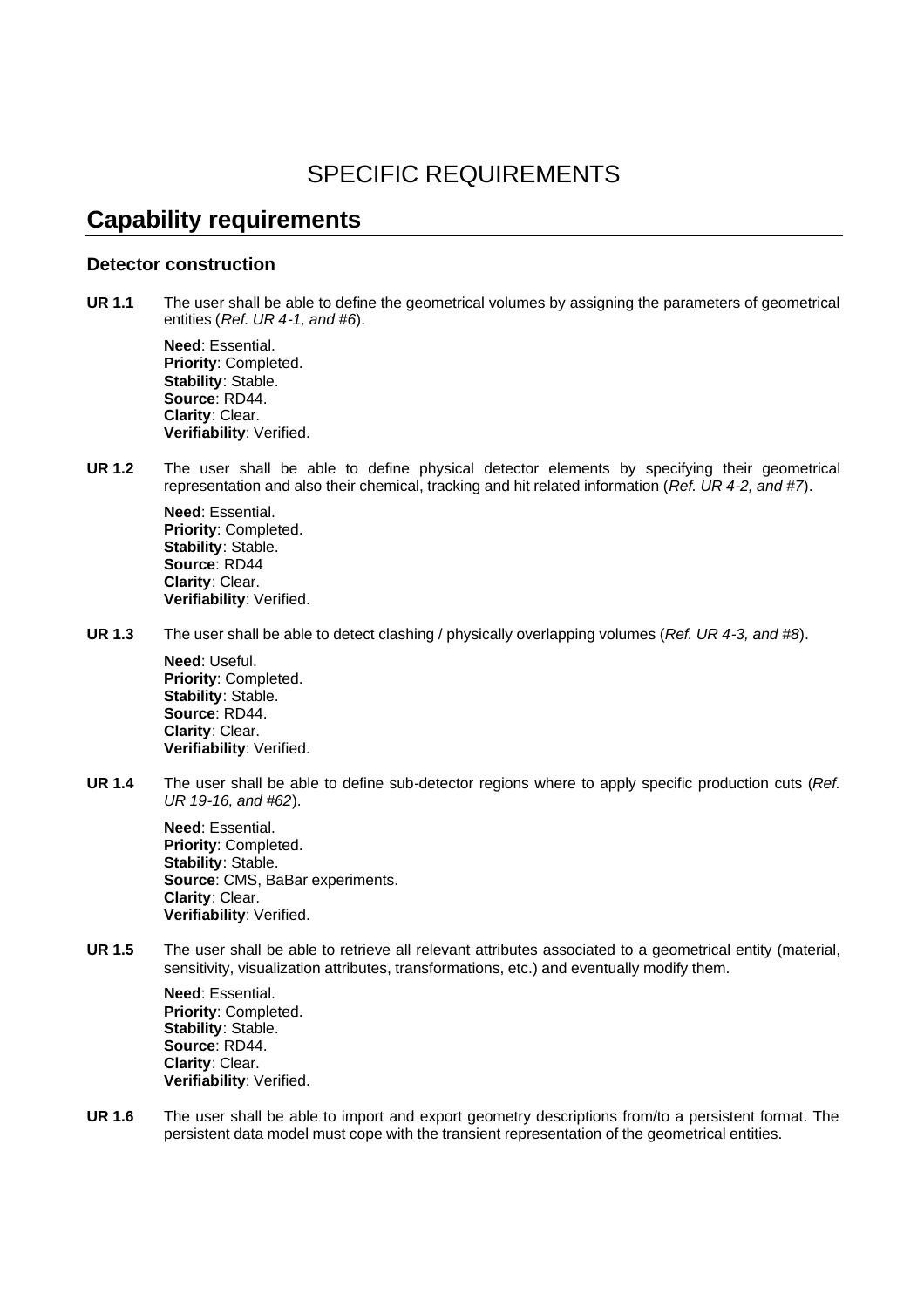**Need**: Useful. **Priority**: Partially implemented. **Stability**: Stable. **Source**: LCG. **Clarity**: Clear. **Verifiability**: To be verified.

#### **Electromagnetic field**

**UR 2.1** The user shall be able to define the electromagnetic field map (*Ref. UR 3-1, and #5*).

**Need**: Essential. **Priority**: Completed. **Stability**: Stable. **Source**: RD44. **Clarity**: Clear. **Verifiability**: Verified.

- **UR 2.2** The user shall not have to calculate the step size for integrating the equation of motion (*Ref. UR 7-2, and #18*).
	- NOTE: to set the step size, the following factors have to be taken into account:
		- 1. Interactions integrated in space-time (like energy loss and multiple scattering);
		- 2. The occurrence of processes which introduce a discontinuity in the spatial trajectory (decay, electromagnetic or hadronic interaction);
		- 3. The occurrence of processes affecting the time of the tracks (processes at rest, fluorescence);
		- 4. Any combination of the above cases;
		- 5. The step being limited by the path length to the volume boundary.

**Need**: Essential. **Priority**: Completed. **Stability**: Stable. **Source**: RD44. **Clarity**: Clear. **Verifiability**: Verified.

**UR 2.3** The user shall be able to optimize the tracking by setting the accuracy for the trajectory in electromagnetic field (*Ref. UR 7-4, and #20*).

> **Need**: Essential. **Priority**: Completed. **Stability**: Stable. **Source**: RD44. **Clarity**: Clear. **Verifiability**: Verified.

**UR 2.4** The user shall be able to choose among different algorithms for step integration according to the kind of field involved in the simulation (uniform, non-uniform, specific pattern-dependent, etc.)

**Need**: Established. **Priority**: Implemented. **Stability**: Stable. **Source**: RD44. **Clarity**: Clear. **Verifiability**: To be verified.

**UR 2.5** The user shall be able to define different accuracy for the field according to the particle tracked.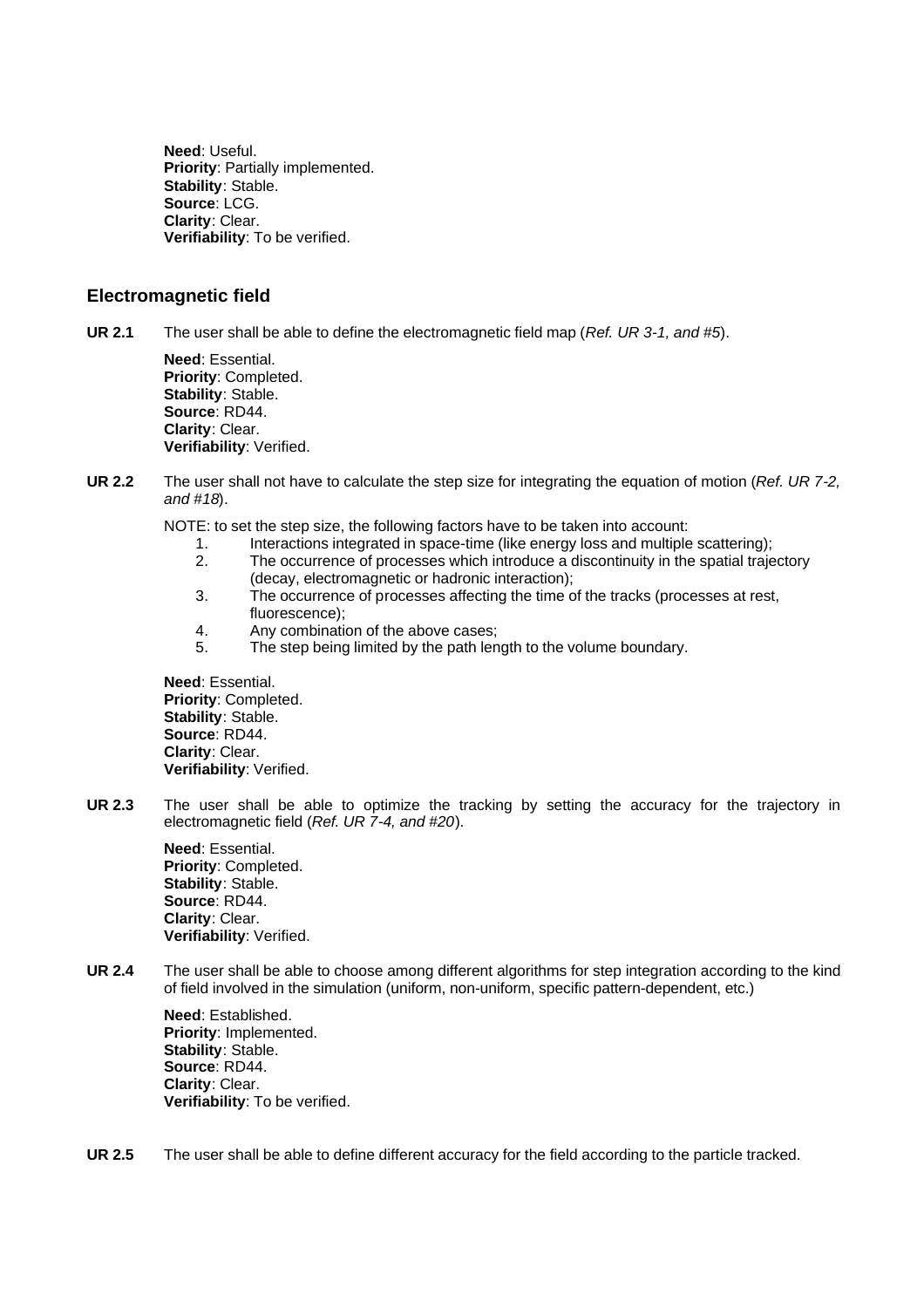**Need**: Established. **Priority**: Implemented. **Stability**: Stable. **Source**: CMS. **Clarity**: Clear. **Verifiability**: To be verified.

**UR 2.6** The user shall be able to define uniform or non-uniform magnetic fields.

**Need**: Established. **Priority**: Implemented. **Stability**: Stable. **Source**: RD44. **Clarity**: Clear. **Verifiability**: Verified.

**UR 2.7** The user shall be able to define a 'non-magnetic' field (electric field).

**Need**: Established. **Priority**: Implemented. **Stability**: Stable. **Source**: RD44. **Clarity**: Clear. **Verifiability**: To be verified.

#### **Solids & volumes**

**UR 3.1** The user shall be able to construct in a 'intuitive' way the major geometrical CSG shapes like: box, cylinder and cylinder shell, sphere and sphere shell, cone and cone shell, generic trapezoid, polycone and polyhedron, torus and torus shell.

> **Need**: Essential **Priority**: Completed. **Stability**: Stable. **Source**: RD44. **Clarity**: Clear. **Verifiability**: Verified.

**UR 3.2** The user shall be able to define in a 'intuitive' way the major geometrical shapes as boundedrepresented solids (BREPs).

> **Need**: Useful **Priority**: Completed. **Stability**: Stable. **Source**: RD44. **Clarity**: Clear. **Verifiability**: To be verified.

UR 3.3 The user shall be able to define bounded-represented solids (BREPs) generated from  $2^{nd}$  or higher order surfaces. He must be able also to generate generic advanced shapes generated by patching linear surfaces.

> **Need**: Useful **Priority**: To be defined. **Stability**: Stable. **Source**: RD44.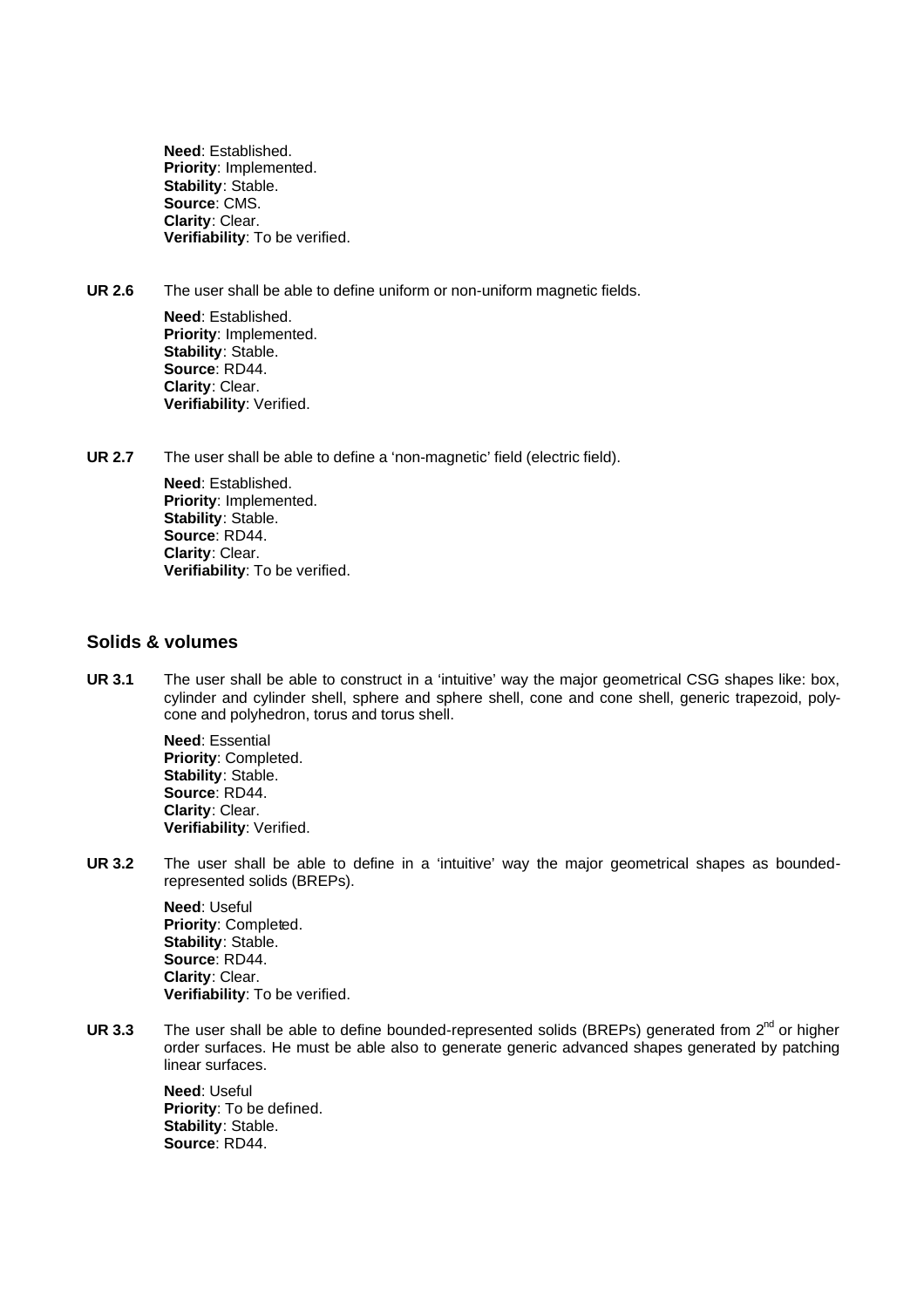**Clarity**: Unclear. **Verifiability**: To be verified.

**UR 3.4** The user shall be able to compose generic solids through Boolean operations on CSG shapes: union, subtraction and intersection.

> **Need**: Established **Priority**: Completed. **Stability**: Stable. **Source**: RD44. **Clarity**: Clear. **Verifiability**: Verified.

**UR 3.5** The user shall be able to associate logical attributes to geometrical entities, like: material definition, detector element sensitivity, detector region and field map, visualization attributes.

> **Need**: Established **Priority**: Completed. **Stability**: Stable. **Source**: RD44. **Clarity**: Clear. **Verifiability**: Verified.

**UR 3.6** The user shall be able to slice a detector element in many equal portions (replicas) along Cartesian or rotational axes and in a generic way (i.e. independent from the associated CSG shape type).

> **Need**: Established **Priority**: Completed. **Stability**: Stable. **Source**: RD44. **Clarity**: Clear. **Verifiability**: Verified.

**UR 3.7** The user shall be able to replicate the same detector element in different positions in the geometry tree through a parameterisation applied to either positioning and dimensions or associated material.

> **Need**: Established **Priority**: Completed. **Stability**: Stable. **Source**: RD44. **Clarity**: Clear. **Verifiability**: Verified.

**UR 3.8** The user shall be able to divide a detector element in different portions (divisions) along Cartesian or rotational axes, and define generic offsets between the represented portions. Divisions should apply to relevant CSG shapes.

> **Need**: Useful **Priority**: Implemented. **Stability**: Stable. **Source**: CMS. **Clarity**: Clear. **Verifiability**: To be verified.

**UR 3.9** The user shall be able to reflect along a specified axis a hierarchy of volumes defining a detector geometry tree (*Ref. UR #76*).

> **Need**: Established **Priority**: Completed. **Stability**: Stable. **Source**: Alice, CMS.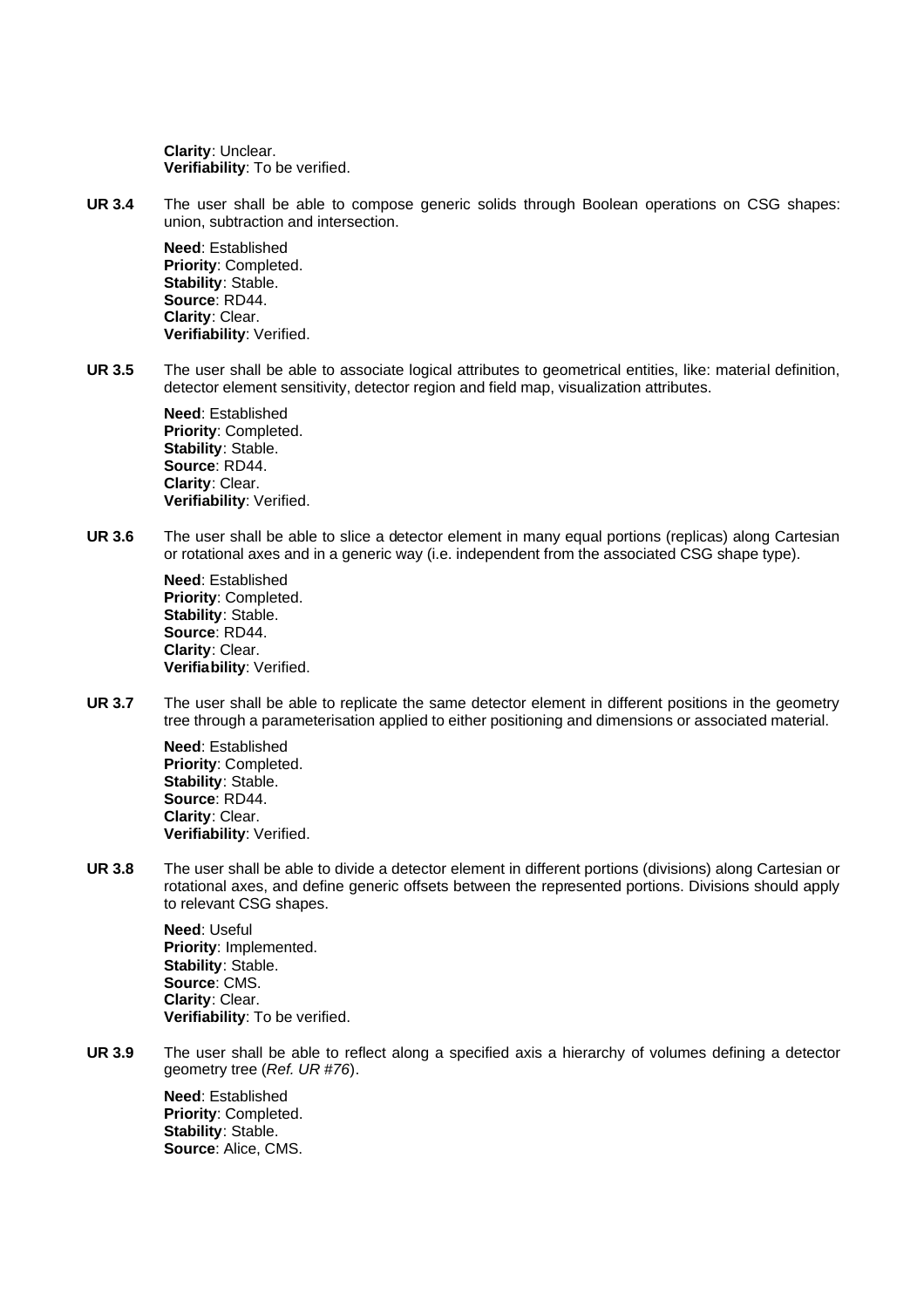**Clarity**: Clear. **Verifiability**: To be verified.

**UR 3.10** The user shall be able to retrieve the geometrical entities generated from the reflection of a geometrical tree. Given a volume it must be possible to retrieve its reflected counterpart, if any (*Ref. UR #80*).

**Need**: Established **Priority**: Completed. **Stability**: Stable. **Source**: CMS. **Clarity**: Clear. **Verifiability**: Verified.

**UR 3.11** The user shall be able to define group of volumes in an assembled structure, according to a wellspecified positioning pattern.

> **Need**: Established **Priority**: Completed. **Stability**: Stable. **Source**: KEK. **Clarity**: Clear. **Verifiability**: Verified.

**UR 3.12** The user shall be able to choose the portion of a detector or geometry structure where to perform optimization techniques for efficient navigation.

**Need**: Useful **Priority**: Completed. **Stability**: Stable. **Source**: CMS. **Clarity**: Clear. **Verifiability**: Verified.

**UR 3.13** The user shall be able to compute the approximate volume mass and/or density of a generic geometrical entity.

> **Need**: Useful. **Priority**: To be assigned. **Stability**: Stable. **Source**: IN2P3, NASA. **Clarity**: Clear. **Verifiability**: To be verified

#### **Navigation & transportation**

**UR 4.1** Advanced users shall be able to customize the way navigation and transportation is performed in a geometry setup.

**Need**: Useful. **Priority**: Implemented. **Stability**: Stable. **Source**: BaBar, Alice. **Clarity**: Clear. **Verifiability**: To be verified.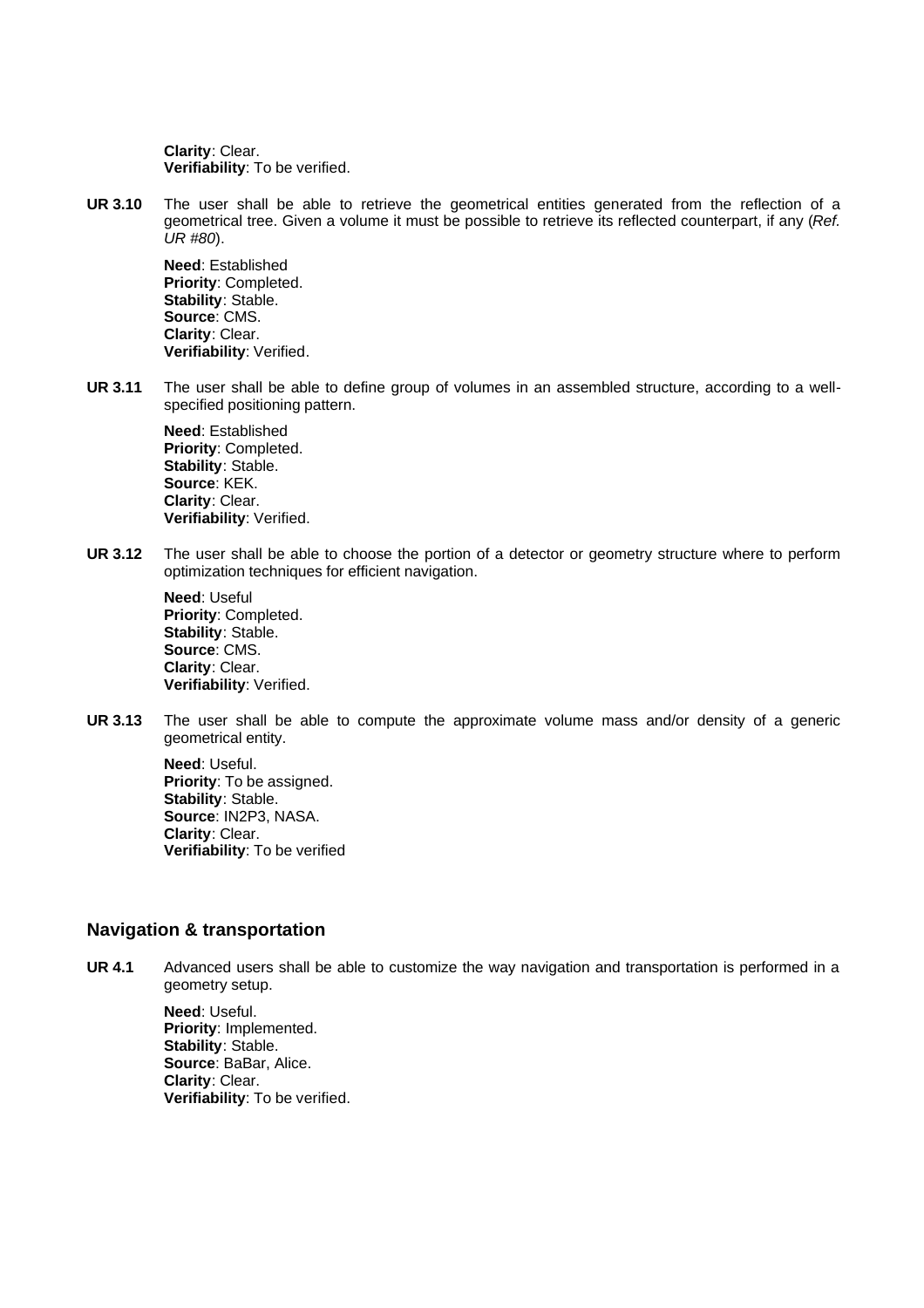#### **Biasing**

**UR 5.1** The user shall be able to apply event biasing and sampling techniques, by specifying particle and geometry dependent importance (*Ref. UR 19-15, and #61*)

> **Need**: Essential. **Priority**: Implemented. **Stability**: Subject to change. **Source**: ESA joint project. **Clarity**: Clear. **Verifiability**: Verified.

## **Constraint requirements**

#### **Detector construction**

**UR A.1** Geant4 shall be compliant with the STEP standard at the geometrical modeller level and also for the exchange of geometrical data (*Ref. UR 14-1, and #43*).

> **Need**: Useful. **Priority**: Implemented. **Stability**: Stable, but can evolve. **Source**: RD44. **Clarity**: Clear. **Verifiability**: Continuous verification.

**UR A.2** The system must be able to detect and notify the user about improper or illegal geometry constructions, according to the established specifications (*Ref. UR #75*).

> **Need**: Useful. **Priority**: Implemented. **Stability**: Stable, but can evolve. **Source**: RD44. **Clarity**: Clear. **Verifiability**: Continuous verification.

UR A.3 It must be possible to restrict the area of analysis for detecting volume overlaps in a complex geometry structure.

> **Need**: Useful. **Priority**: Implemented. **Stability**: Stable, but can evolve. **Source**: CMS, ATLAS. **Clarity**: Clear. **Verifiability**: Continuous verification.

#### **Electromagnetic field**

**UR B.1** The tracking of a particle shall be achieved by integrating the equation of motion in the magnetic and electric field over successive steps whilst simultaneously taking into account the effects of the presence of matter (*Ref. UR 16-1, and #45*).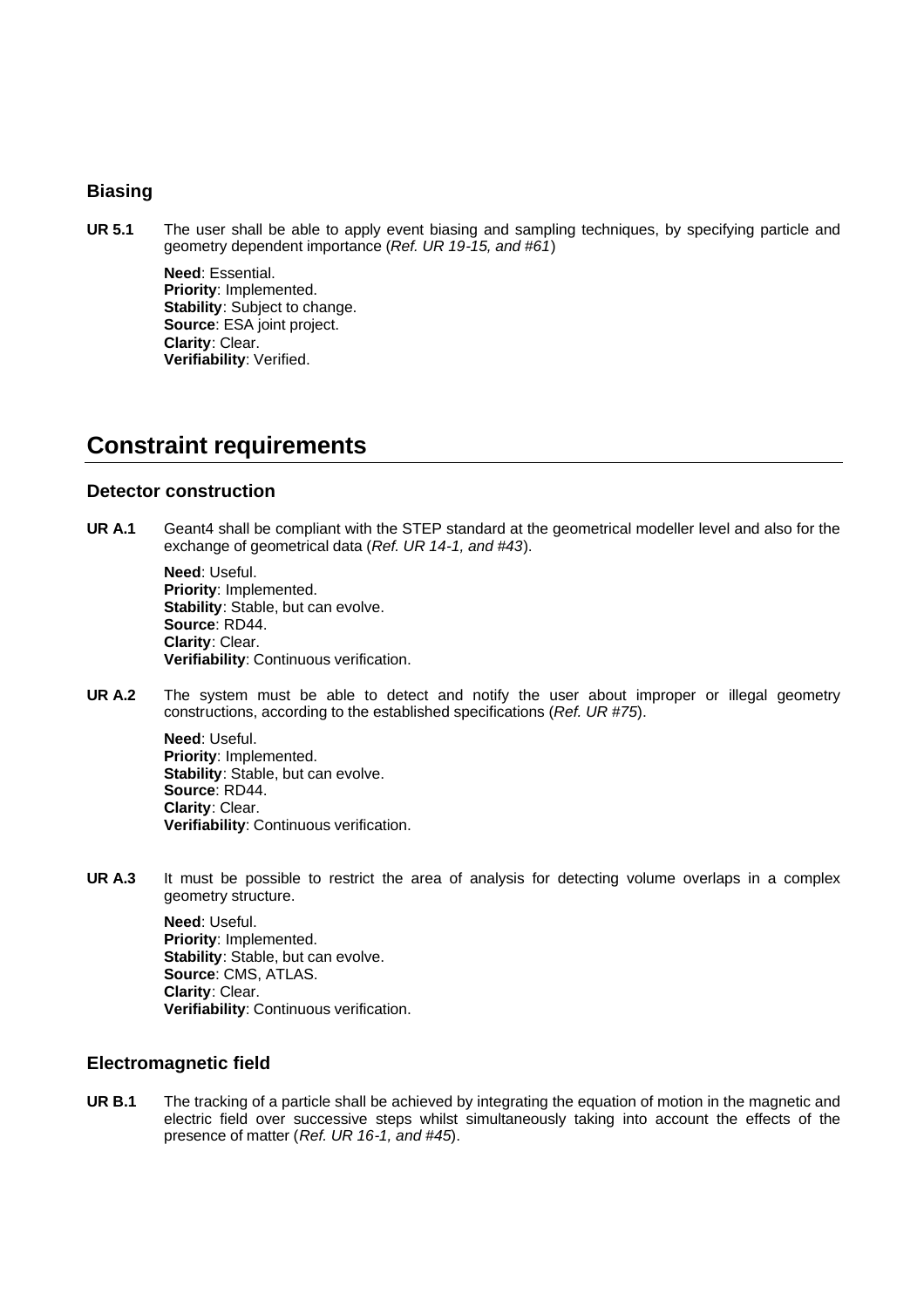**Need**: Essential. **Priority**: Completed. **Stability**: Stable. **Source**: RD44. **Clarity**: Clear. **Verifiability**: Verified.

**UR B.2** The tracking of a particle's spin shall be achieved by integrating the Bargmann-Michel-Telegdi equation over successive steps (*Ref. UR 16-2, and #78*).

**Need**: Established. **Priority**: Completed. **Stability**: Stable. **Source**: TRIUMF. **Clarity**: Clear. **Verifiability**: Verified.

**UR B.3** It must be possible to associate different fields (field type and/or field intensity) to different regions of the same detector setup.

> **Need**: Established. **Priority**: Completed. **Stability**: Stable. **Source**: BaBar, ATLAS. **Clarity**: Clear. **Verifiability**: Verified.

**UR B.4** It must be possible to set regions of the same detector setup with 'zero' field assigned, without inducing penalties in tracking performance.

**Need**: Established. **Priority**: Completed. **Stability**: Stable. **Source**: ATLAS. **Clarity**: Clear. **Verifiability**: Verified.

UR B.5 The transportation of particles in presence of field must be performed efficiently, by providing reasonable precision with a default tuning of the relevant parameters, and by allowing automatic detection of possible looping particles.

> **Need**: Established. **Priority**: Completed. **Stability**: Stable. **Source**: CMS, ATLAS. **Clarity**: Clear. **Verifiability**: To be verified.

#### **Solids & volumes**

**UR C.1** It must be possible to specify a displacement for one of the solids that are composed through Boolean operations.

> **Need**: Established. **Priority**: Completed. **Stability**: Stable. **Source**: RD44. **Clarity**: Clear. **Verifiability**: Verified.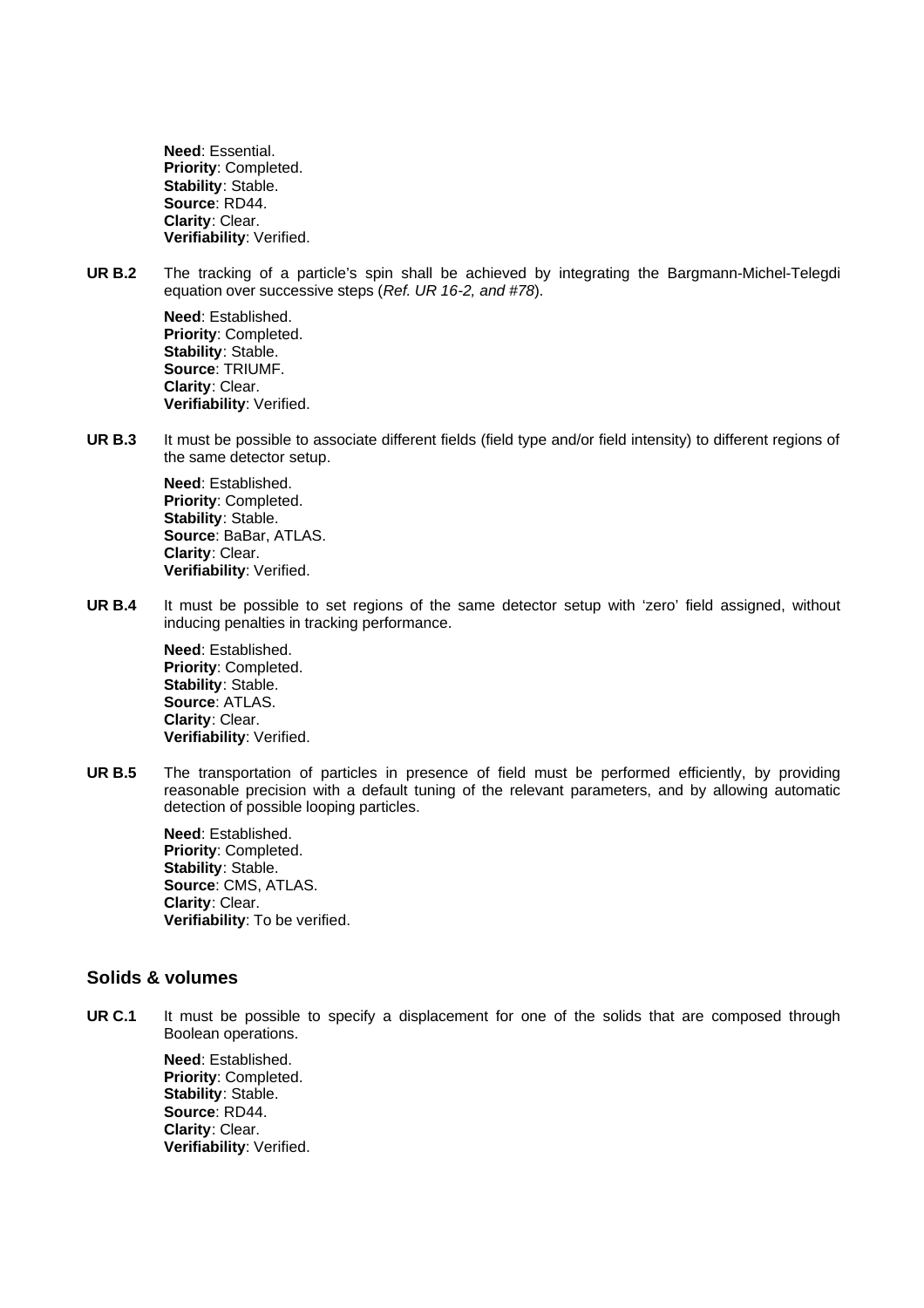**UR C.2** It must be possible to define angular sections of solids: cylinder, cone, sphere, torus, poly-cone and polyhedron.

> **Need**: Established. **Priority**: Completed. **Stability**: Stable. **Source**: RD44. **Clarity**: Clear. **Verifiability**: Verified.

**UR C.3** Replication of volumes must be performed efficiently in terms of memory consumption and parameters setting.

**Need**: Essential. **Priority**: Completed. **Stability**: Stable. **Source**: RD44. **Clarity**: Clear. **Verifiability**: Verified.

**UR C.4** Optimization techniques must be applied independently from the type of volume or positioning in the geometry structure.

> **Need**: Essential. **Priority**: Completed. **Stability**: Stable. **Source**: RD44. **Clarity**: Clear. **Verifiability**: Verified.

#### **Navigation & transportation**

UR D.1 Navigation of particles in the detector geometry must happen in a transparent way to the user, independently from the geometry setup (structured or not structured), positioning types (single placements or replications), solid types or optimizations. Navigation must be performed efficiently.

> **Need**: Essential **Priority**: Completed. **Stability**: Stable. **Source**: RD44 **Clarity**: Clear. **Verifiability**: Verified.

**UR D.2** It must be possible at any point in time of the simulation to locate a point in the detector setup and determine the relevant geometrical information related to its position.

> **Need**: Essential **Priority**: Completed. **Stability**: Stable. **Source**: RD44 **Clarity**: Clear. **Verifiability**: Verified.

**UR D.3** Transportation must treat transparently to the user the propagation of particles in the detector with or without presence of electromagnetic field.

> **Need**: Essential. **Priority**: Implemented. **Stability**: Stable.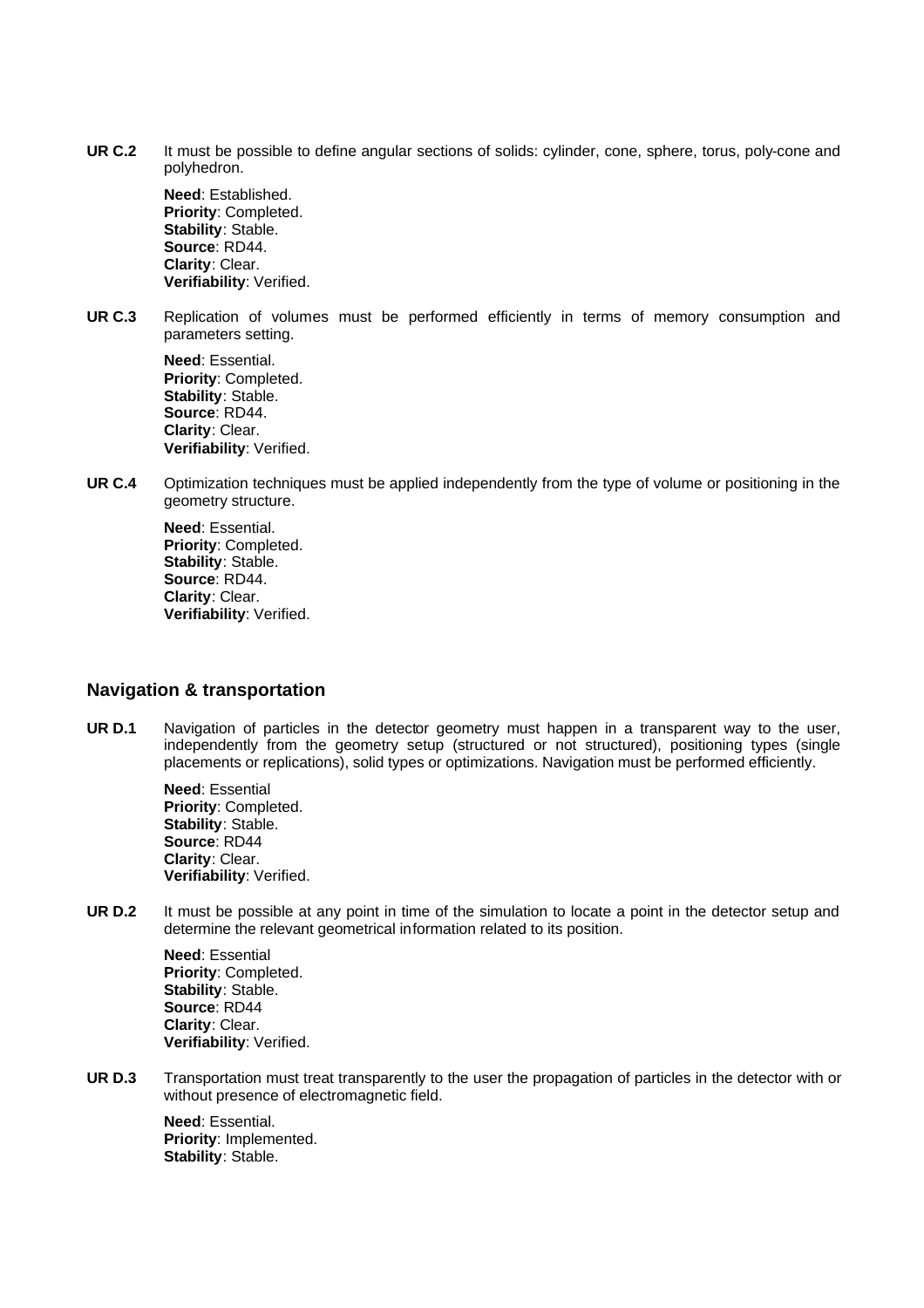**Source**: RD44. **Clarity**: Clear. **Verifiability**: Verified.

#### **General**

**UR E.1** The memory requirements for the Geant4 object model for the geometry shall be comparable with the ones of GEANT3 (*Ref. UR 13-1, and #41*)

> **Need**: Desirable. **Priority**: Completed. **Stability**: Stable. **Source**: RD44. **Clarity**: Clear. **Verifiability**: Verified.

**UR E.2** The searching time scanning the geometrical database during the tracking shall be comparable with GEANT3 (*Ref. UR 13-2, and #42*)

> **Need**: Essential. **Priority**: Completed. **Stability**: Stable. **Source**: RD44. **Clarity**: Clear. **Verifiability**: Verified and faster.

**UR E.3** The user shall be able to use simple GEANT3 geometry definitions (*Ref. UR 19-8, and #55*)

**Need**: Useful. **Priority**: Completed. **Stability**: Stable. **Source**: RD44. **Clarity**: Clear. **Verifiability**: Verified (via ASCII files, no need to interfaces to Fortran).

**UR E.4** Memory management for geometrical entities and volumes allocated should be automatically performed by the system, allowing also for dynamic modifications of the geometry setup at run time.

> **Need**: Essential. **Priority**: Completed. **Stability**: Stable. **Source**: RD44. **Clarity**: Clear. **Verifiability**: Verified.